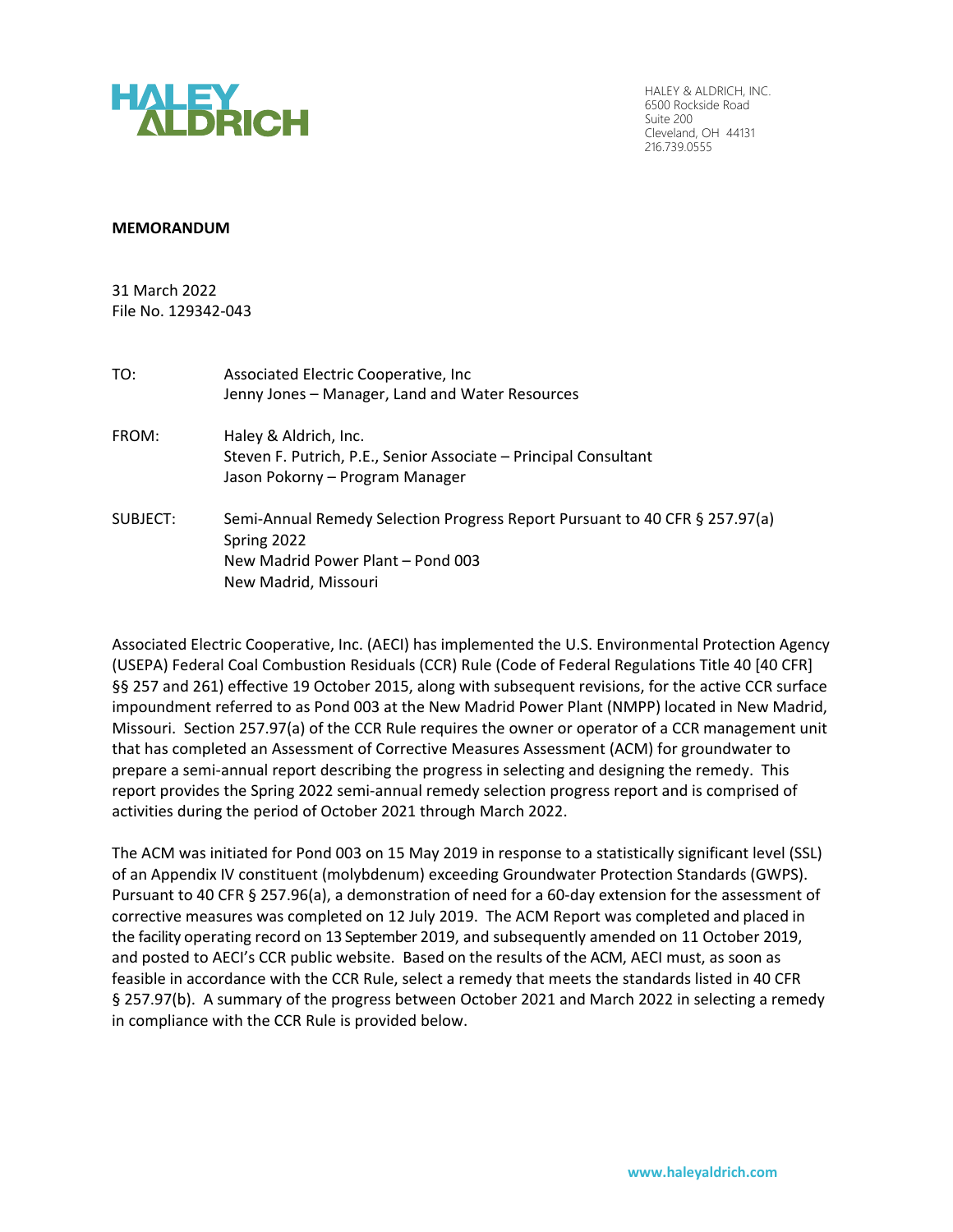Associated Electric Cooperative, Inc 31 March 2022 Page 2

## **SUMMARY OF ACTIONS COMPLETED**

 The following actions have been completed during this reporting period (October 2021 through March 2022):

- AECI successfully completed construction of coal pile runoff infrastructure that will allow for the removal of a non‐CCR wastestream from Pond 003. The treatment system is currently in operational startup.
- Continued Assessment Monitoring: Evaluated the results of the August (semi‐annual) compliance wells sampling event. The August 2021 groundwater monitoring compliance wells were sampled and evaluated for SSLs compared to GWPS. No new constituent parameters or compliance wells were determined to exceed GWPS, therefore no additional information was needed to be included in the remedy selection process.
- Efforts to continue evaluation of the nature and extent (N&E) of the Appendix IV molybdenum in exceedance of the CCR Unit's GWPS continued pursuant to § 257.95(g). Groundwater samples were collected from the 15 N&E monitoring wells in August 2021. Supplemental geochemical parameters were being tested for in that sampling event to support the updated remedy modeling and analysis. The analytical results are being used to supplement and enhance the evaluation of the extent of groundwater impacts, assessment of corrective measures, and selection of remedy. An additional round of seasonal N&E sampling was completed in February 2022. Groundwater characterization of the N&E groundwater monitoring wells is ongoing.
- Refinement of the site conceptual model and associated groundwater modeling with geochemical analyses continued based on N&E results from August 2021 and ongoing compliance monitoring to further refine the extents of the plume.
- Continued evaluations of source control with monitored natural attenuation (MNA) as a potential remedy selection along with considerations of the other groundwater remedy options listed in the CMA. The initial evaluations of MNA as a groundwater treatment (in addition to source control) focused on Phase I and Phase II of the USEPA MNA technical guidance (USEPA, 2015<sup>1</sup>) which provide demonstrations that the groundwater plume is not expanding (Phase I) and that the mechanism and rate of the attenuation process is sufficient to reduce contaminant concentrations to required levels (Phase II). Haley & Aldrich continues to consider all lines of evidence that provide support to geochemical processes associated with precipitation and attenuation of SSLs and has evaluated updates to the ACM groundwater model in the ongoing enhanced evaluation of MNA and other groundwater remedies considered in the ACM.

## **PLANNED ACTIVITIES**

 Anticipated activities for the upcoming semi‐annual corrective measures selection progress period (April 2022 through September 2022) include the following (subject to change):

 $^1$  USEPA, 2015. Use of Monitored Natural Attenuation for Inorganic Contaminates in Groundwater at Superfund Sites. Office of Solid Waste and Emergency Response. August.